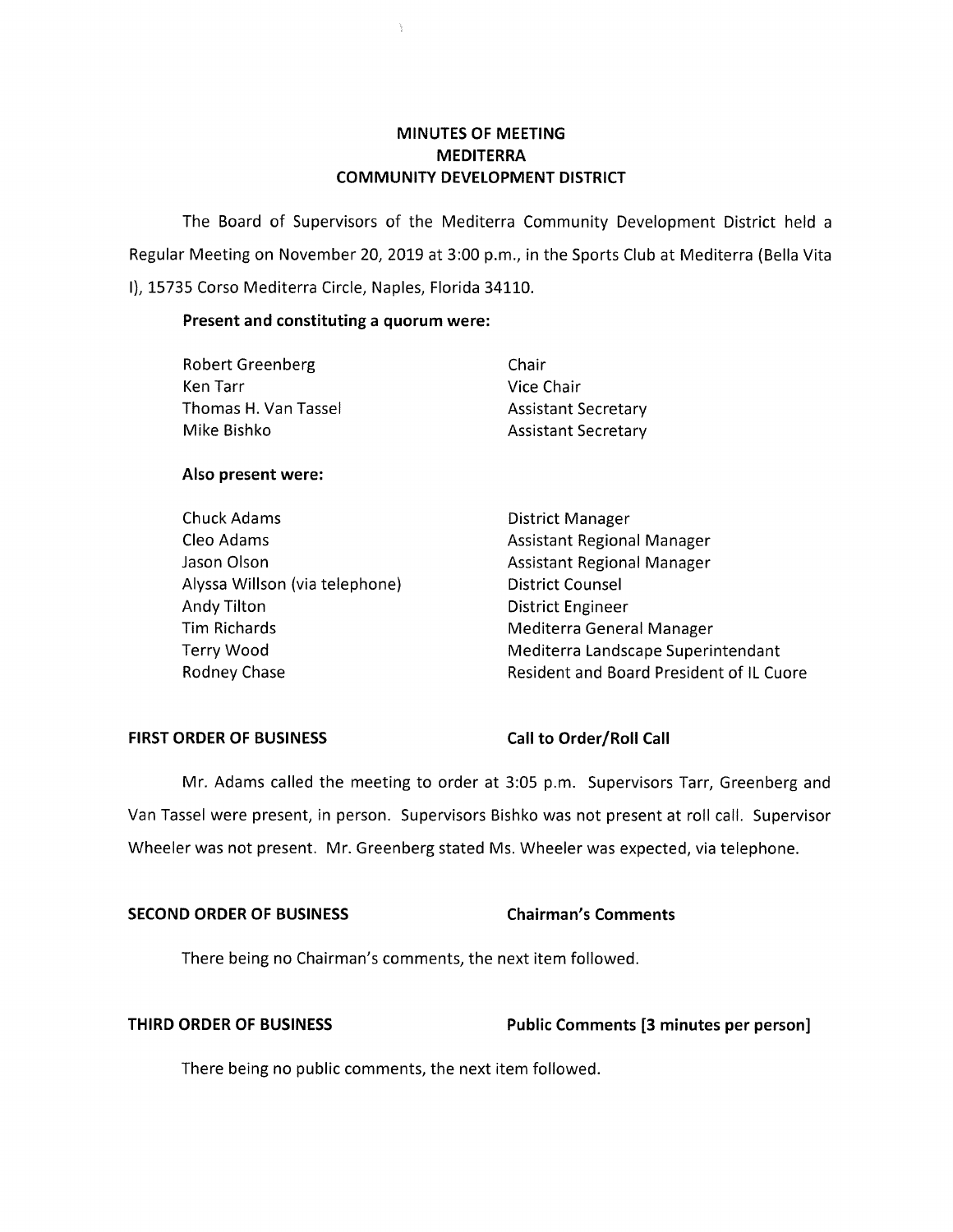# ■ **Discussion: Neighborhood @ Environmental Edge Management Plan for IL Cuore** @ **Mediterra**

### **This item, previously the Sixth Order of Business, was presented out of order.**

As Chair of the Governance Committee, Mr. Tarr stated that, during his review of the documents on the website, he found that the Declaration for IL Cuore was not posted. He obtained a copy from the Lee County Records Department and was surprised about the City of Bonita Springs' concern to protect homes in the neighborhood from a fire event.

### **Mr. Bishko arrived at the meeting at 3:07 p.m.**

Mr. Greenberg asked Mr. Tarr to explain why this was an issue for the CDD. Mr. Tarr referred to a portion of the document that stated, prior to the first Certificate of Occupancy (CO), there had to be clearing in the preserves in order for the property to obtain a CO and, when asked, Mr. Adams was not aware of this. If they did not complete the clearing, then it is not their business and, if they did it without CDD or South Florida Water Management District (SFWMD) approval, then further discussion was needed on the implications, if any. He referred to Page 5, which stated further preserve management has to be done. In his understanding, Mr. Greenberg stated that he did not see how the Management Plan affects the CDD preserve but that it does affect the HOA and IL Cuore.

Mr. Rodney Chase, a resident and HOA Board President of IL Cuore, stated his understanding that the HOA was responsible for ensuring the clearing of the development inside the preserve boundary, on the homeowners property; however, later in the paragraph, it stated that the preserves must be cleared every two years and the HOA, through the CDD, had to ensure that high flammable materials are removed, the canopy of trees should be thinned out and the palmettos should be avoided but a thick bank of palmettos exists, which is the CDD's responsibility.

Mr. Greenberg instructed Staff to include this as part of the CDD Preserve Management Plan and, going forward, coordinate tasks with II Cuore.

### **Continued Discussion: Lake 74**

### **This item, previously the Seventh Order of Business, was presented out of order.**

Mr. Greenberg stated the response from the U.S. Army Corps of Engineers (USACE) stated that the CDD is not required to go through a formal permitting process for this project.

2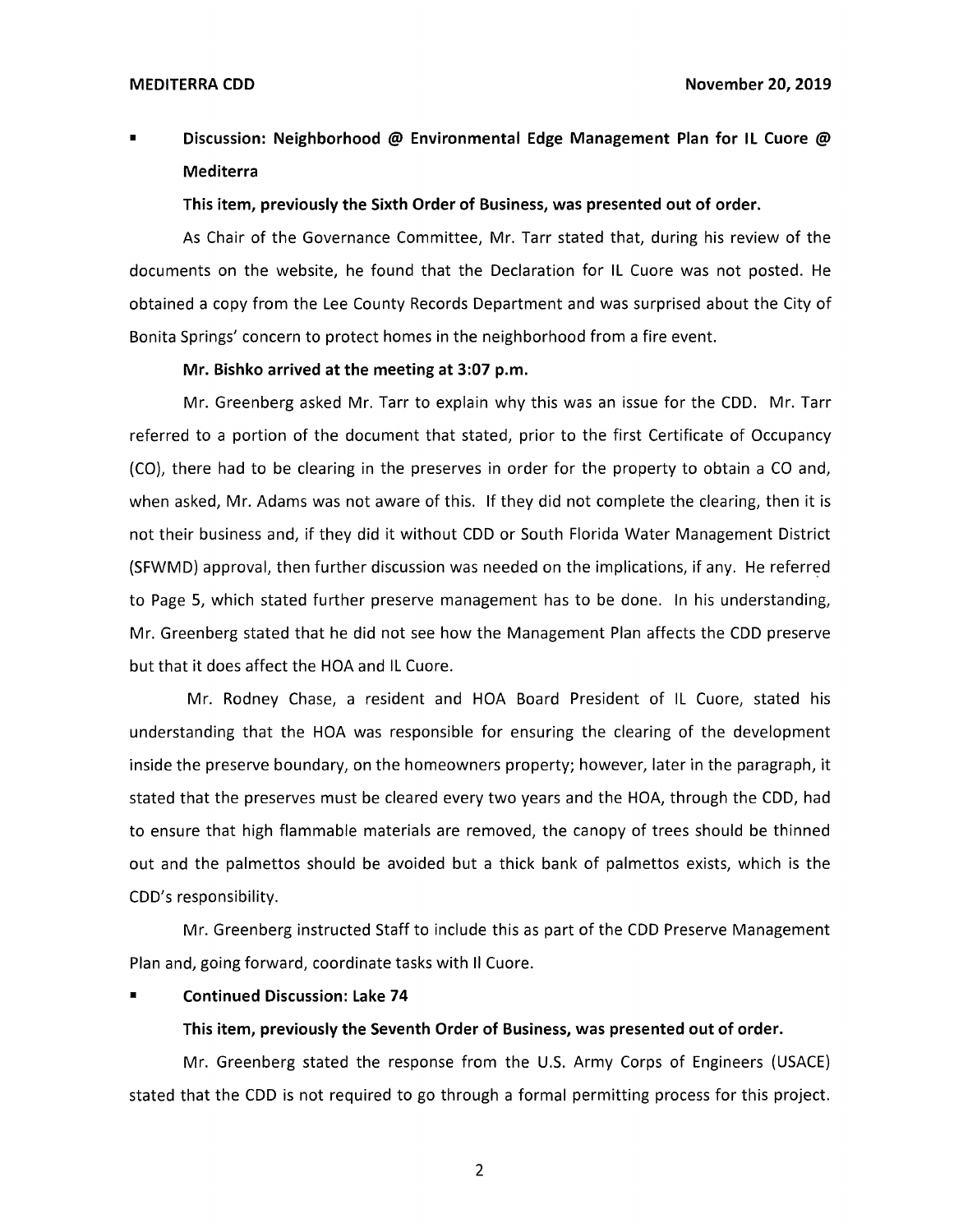He gave the following update to the tasks listed in Exhibit B of the Johnson Engineering, Inc., Professional Services Supplemental Agreement No. 14.

- ► Task 1 Federal USACE No Permit required determination: \$5,000 spent to date.
- ► Task 2 USACE Dredge and Fill Permit (\*if required): Task unnecessary.

Mr. Tilton's recommendation was to reprioritize tasks, to make the following changes:

- ► Task 3 Collier County Permitting: Change "Task 3" to "Task 5"
- ► Task 4 ERP Modification: Change "Task 4" to "Task 3"
- ► Task 5 Topographic Survey: Change "Task 5" to "Task 4"

Mr. Greenberg asked the Board if they were still interested in pursuing the regulatory process and the project, which would take three years to finalize, and, if so, suggested repurposing the unused funds from Task 1 to the newly assigned Tasks 3 and 4.

**On MOTION by Mr. Tarr and seconded by Mr. Bishko, with all in favor, authorizing Johnson Engineering, Inc., to proceed with Tasks 4 and 5, listed in the Professional Services proposal dated August 12, 2019 and attempt to obtain a State permit to allow the District to repurpose portions of Lake 74, in a not-to-exceed amount of \$19,500, with the caveat that the District repurposes the \$7,500 remaining in Task 1 to proceed with this endeavor, was approved.** 

• **Consideration of Resolution 2020-03, Relating to the Amendment of the Annual Budget for the Fiscal Year Beginning October 1, 2018 and Ending September 30, 2019 This item, previously the Fifth Order of Business, was presented out of order.** 

Mr. Greenberg presented Resolution 2020-03. Mr. Adams stated it was necessary to amend the Fiscal Year 2019 budget, as certain expenditures exceeded budget and avoid a finding in the audit.

**On MOTION by Mr. Bishko and seconded by Mr. Tarr, with all in favor, Resolution 2020-03, Relating to the Amendment of the Annual Budget for the Fiscal Year Beginning October 1, 2018 and Ending September 30, 2019, was adopted.** 

• **Acceptance of Unaudited Financial Statements as of September 30, 2019**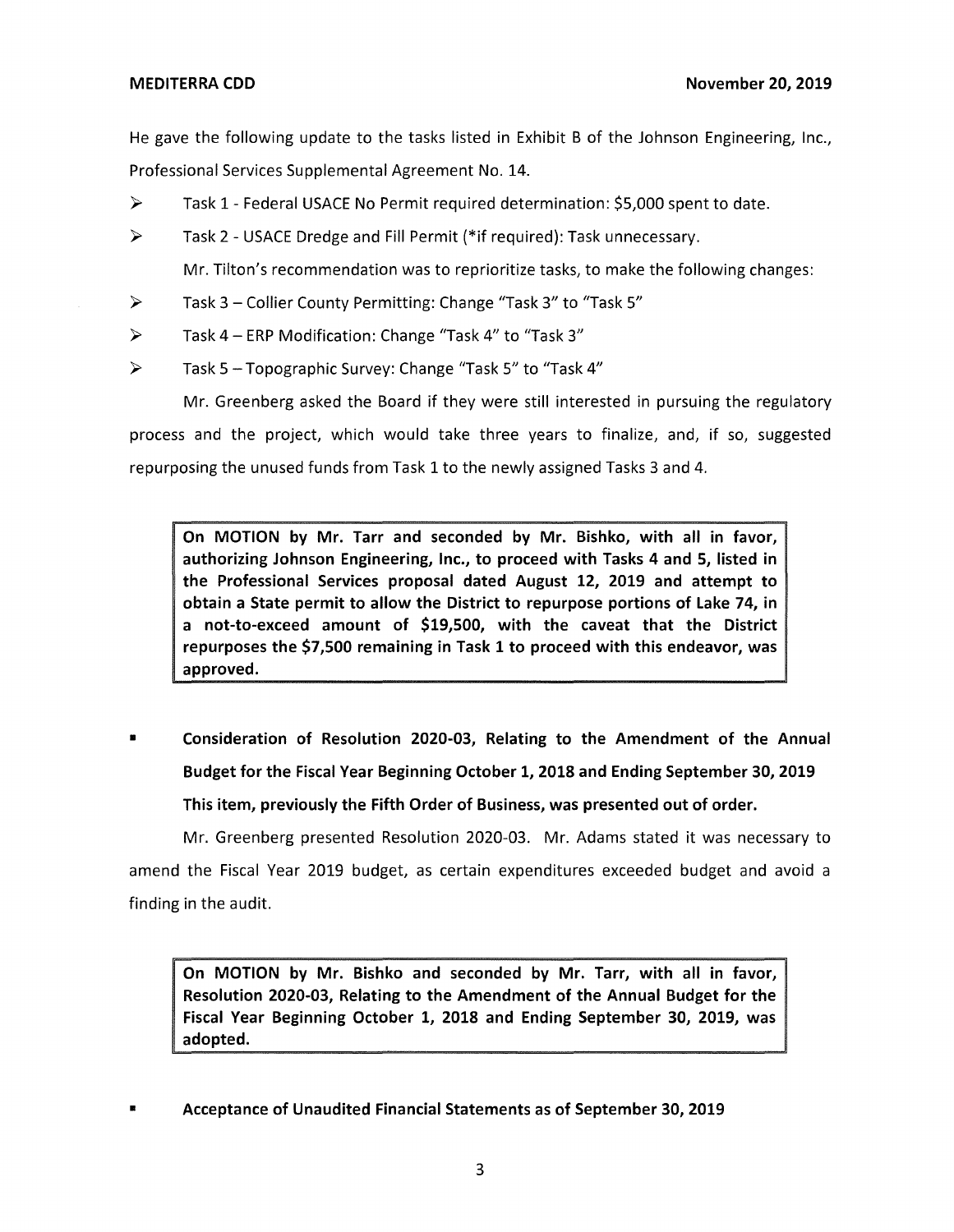### **This item, previously the Ninth Order of Business, was presented out of order.**

This item was presented during the Fifth Order of Business. The financials were accepted.

### • **Approval of October 16, 2019 Regular Meeting Minutes**

### **This item, previously the Eleventh Order of Business, was presented out of order.**

Mr. Greenberg presented the October 16, 2019 Regular Meeting Minutes. All edits were previously submitted to Management.

**On MOTION by Mr. Bishko and seconded by Mr. Tarr, with all in favor, the October 16, 2019 Regular Meeting Minutes, as amended to include edits previously submitted to Management, were approved.** 

# **FOURTH ORDER OF BUSINESS Discussion: Updated Provisions of District's Rules of Procedure**

### **A. Amended and Restated Rules of Procedure**

Mr. Greenberg referred to verbiage throughout the proposed Rules, related to criteria, scheduling emergency meetings, closed sessions, licenses, etc. He asked, for consistency, to address the following items:

 $\triangleright$  Remove the verbiage "as amended from time to time", throughout the document.

 $\triangleright$  Include a general statement stating that references to a Florida Statute shall mean as that statute is amended, from time to time, and the other items that were discussed.

Ms. Willson would discuss Mr. Greenberg's proposed changes with her colleagues and review and address other items discussed before incorporating any changes into the document. A list of subject matters that warrant holding a closed session would be sent to Mr. Adams to distribute before the next meeting, the revised proposed document would be presented at the next meeting.

**B. Consideration of Resolution 2020-02, To Designate Date, Time and Place of Public Hearing and Authorization to Publish Notice of Such Hearing for the Purpose of Adopting Amended and Restated Rules of Procedure; and Providing an Effective Date**  Mr. Greenberg presented Resolution 2020-02.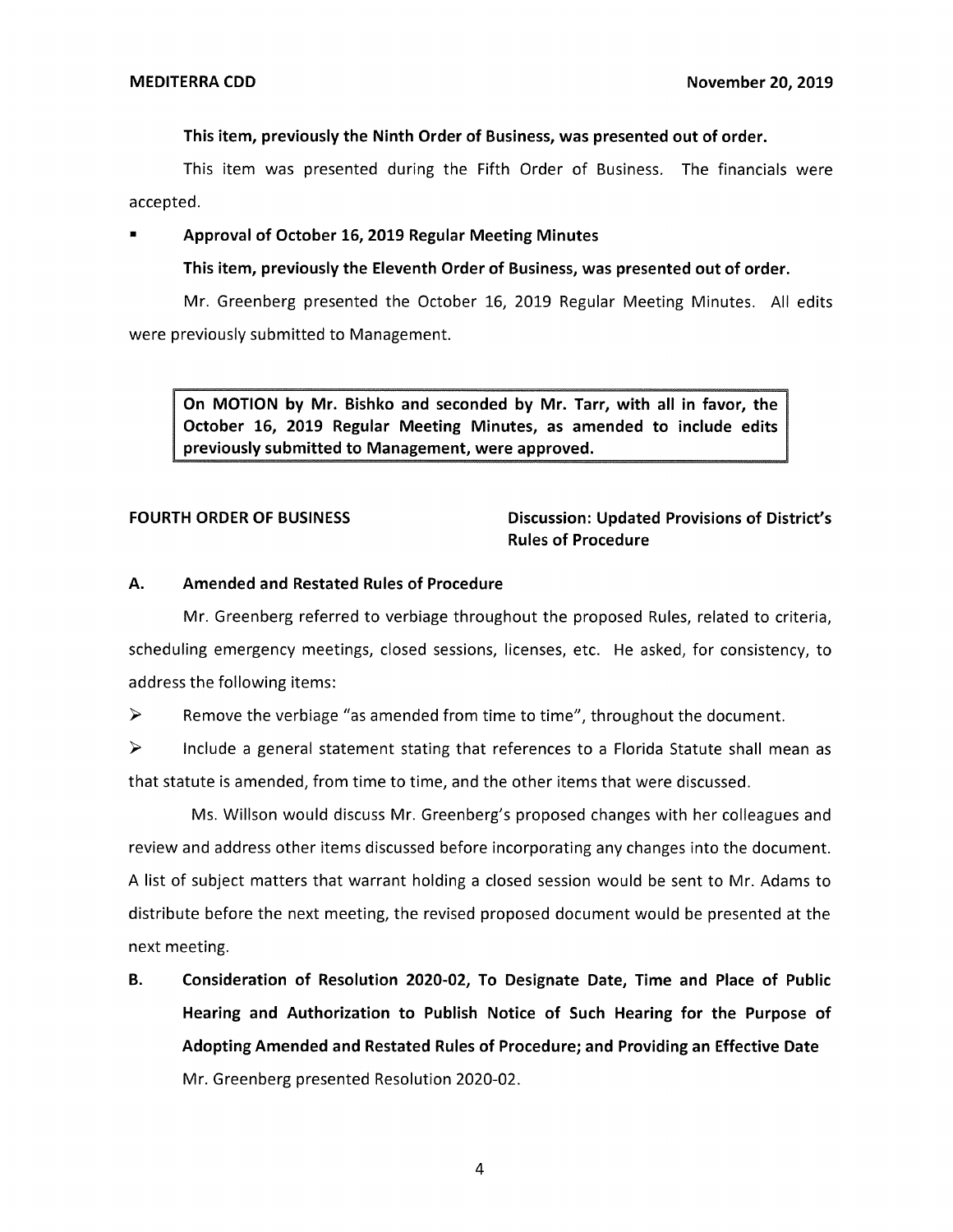**On MOTION by Mr. Tarr and seconded by Mr. Van Tassel, with all in favor, Resolution 2020-02, To Designate Date, Time and Place of Public Hearing for January 15, 2020 at 3:00 p.m., in the Bella Vita** I **Room, 15735 Corso Mediterra Circle, Naples, Florida 34110 and Authorization to Publish Notice of Such Hearing for the Purpose of Adopting Amended and Restated Rules of Procedure; and Providing an Effective Date, was adopted.** 

In response to a request, Ms. Willson stated that she would make further changes to the proposed Amended and Restated Rules of Procedure regarding the agenda package and it being available at the local records office. Mr. Greenberg commended Ms. Willson and her colleagues for their work on the proposed Amended and Restated Rules of Procedure.

**FIFTH ORDER OF BUSINESS Consideration of Resolution 2020-03, Relating to the Amendment of the Annual Budget for the Fiscal Year Beginning October 1, 2018 and Ending September 30, 2019** 

This item was presented following the Third Order of Business.

**SIXTH ORDER OF BUSINESS Discussion: Neighborhood** @ **Environmental Edge Management Plan for**  II **Cuore** @ **Mediterra** 

This item was presented following the Third Order of Business.

### **SEVENTH ORDER OF BUSINESS Continued Discussion: Lake 74**

This item was presented following the Third Order of Business.

# **EIGHTH ORDER OF BUSINESS Discussion: March and May Meeting Dates/Times**

Mr. Greenberg presented options for rescheduling the March and May meetings due to the site being unavailable.

The following changes were made.

DATE: Change "March 18" to "March 11"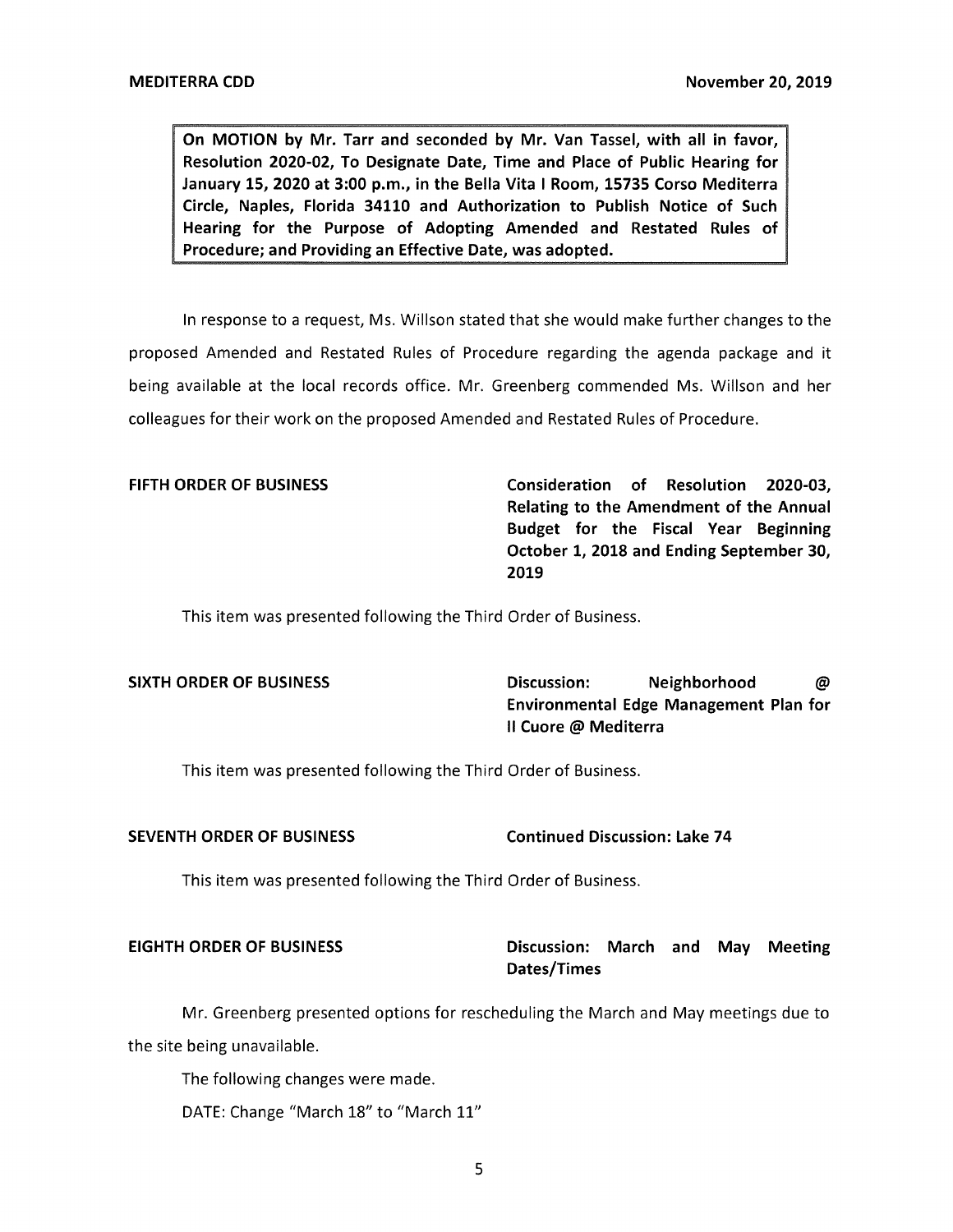HOUR: Change May 20, 2020 time from "9:00 AM" to "3:00 PM"

**On MOTION by Mr. Greenberg and seconded by Mr. Tarr, with all in favor, the Fiscal Year 2019/2020 Meeting Schedule, as amended, was approved.** 

**NINTH ORDER OF BUSINESS Acceptance of Unaudited Financial Statements as of September 30, 2019** 

This item was presented following the Third Order of Business.

# **TENTH ORDER OF BUSINESS STATES STAFF Reports**

# **A. District Counsel: Hopping Green** & **Sams, P.A.**

There being no report, the next item followed.

# **B. District Engineer: Johnson Engineering, Inc.**

There being no report, the next item followed.

# **C. District Manager: Wrathe/1, Hunt and Associates, LLC**

There being no report, the next item followed.

# • **NEXT MEETING DATE: January 15, 2020 at 3:00 P.M.**

# o **QUORUM CHECK**

Supervisors Tarr, Bishko, Greenberg and Van Tassel confirmed their attendance, in person, at the January 15, 2020 meeting. Mr. Adams would contact Supervisor Wheeler to confirm attendance.

# **D.** Operations Manager: Wrathell, Hunt and Associates, LLC

# • **Key Activity Dates**

This item was not addressed.

# **ELEVENTH ORDER OF BUSINESS 4.1 Approval of October 16, 2019 Regular Meeting Minutes**

This item was presented following the Third Order of Business.

**TWELFTH ORDER OF BUSINESS** Action/Agenda or Completed Items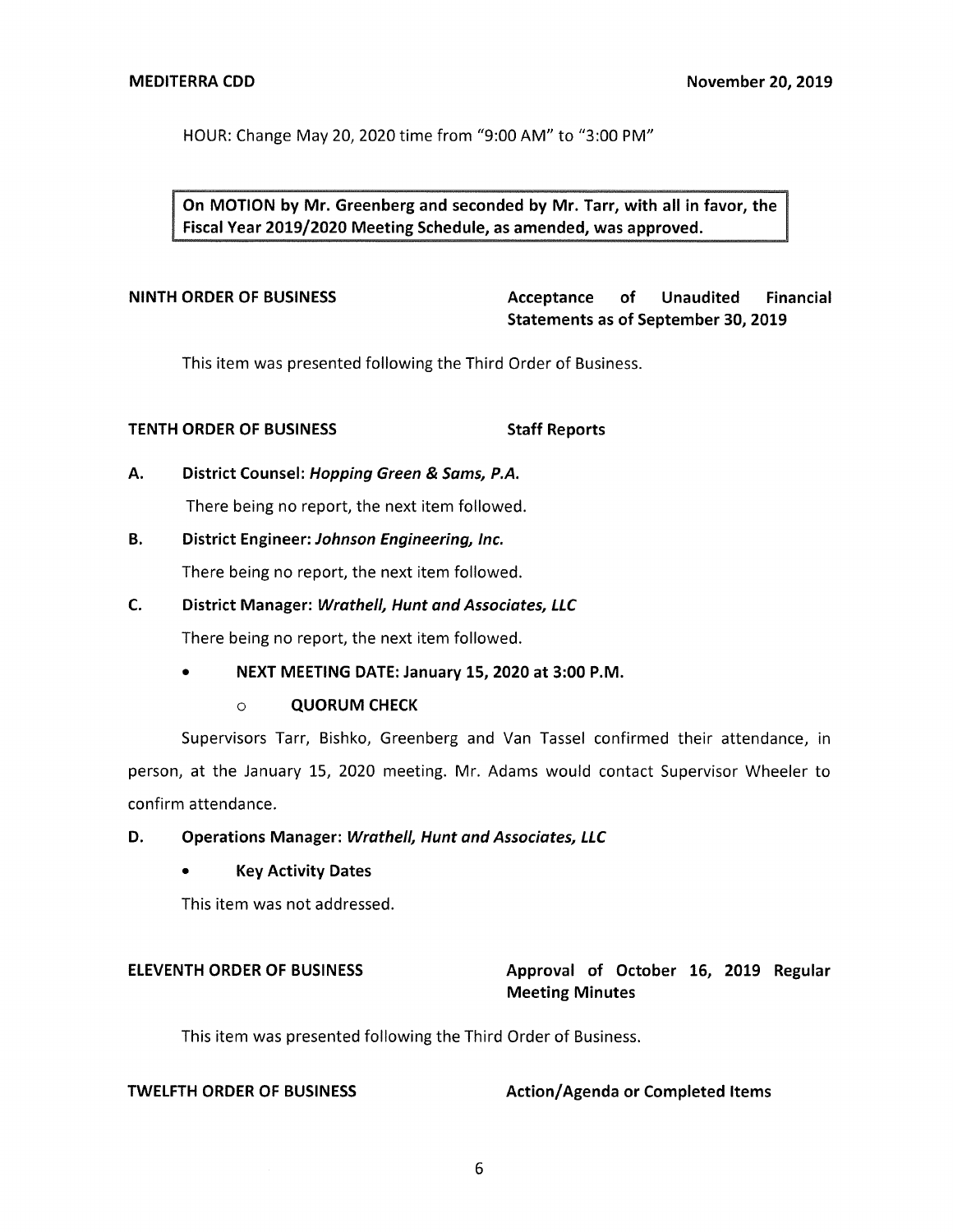Item 12 was ongoing.

Item 11 was completed.

Mr. Richards would forward the deer hunting license agreement and insurance related documents to Mr. Adams.

### **THIRTEENTH ORDER OF BUSINESS Old Business**

Mr. Tarr asked if District Staff and MCA Staff formulated a plan for certain streets to be swept. Mr. Richard stated the task would be performed on Mondays. Mrs. Adams confirmed that she and Mr. Richards coordinated the street sweeping details and that Mr. Richards would send an e-blast alerting the community of the street-sweeping schedule.

### FOURTEENTH ORDER OF BUSINESS Supervisors' Requests

There being no Supervisors requests, the next item followed.

Regarding a question raised at the last meeting about the Supervisors' compensation line item amount, Mrs. Adams stated that Supervisors receive \$200 but a portion of FICA is taken out of the gross amount. Mr. Adams stated that the CDD also pays a portion of the FICA amount.

### **FIFTEENTH ORDER OF BUSINESS Public Comments**

There being no public comments, the next item followed.

# **SIXTEENTH ORDER OF BUSINESS Adjournment**

There being nothing further to discuss, the meeting adjourned.

**On MOTION by Mr. Tarr and seconded by Mr. Bishko, with all in favor, the meeting adjourned at approximately 4:12 p.m.**